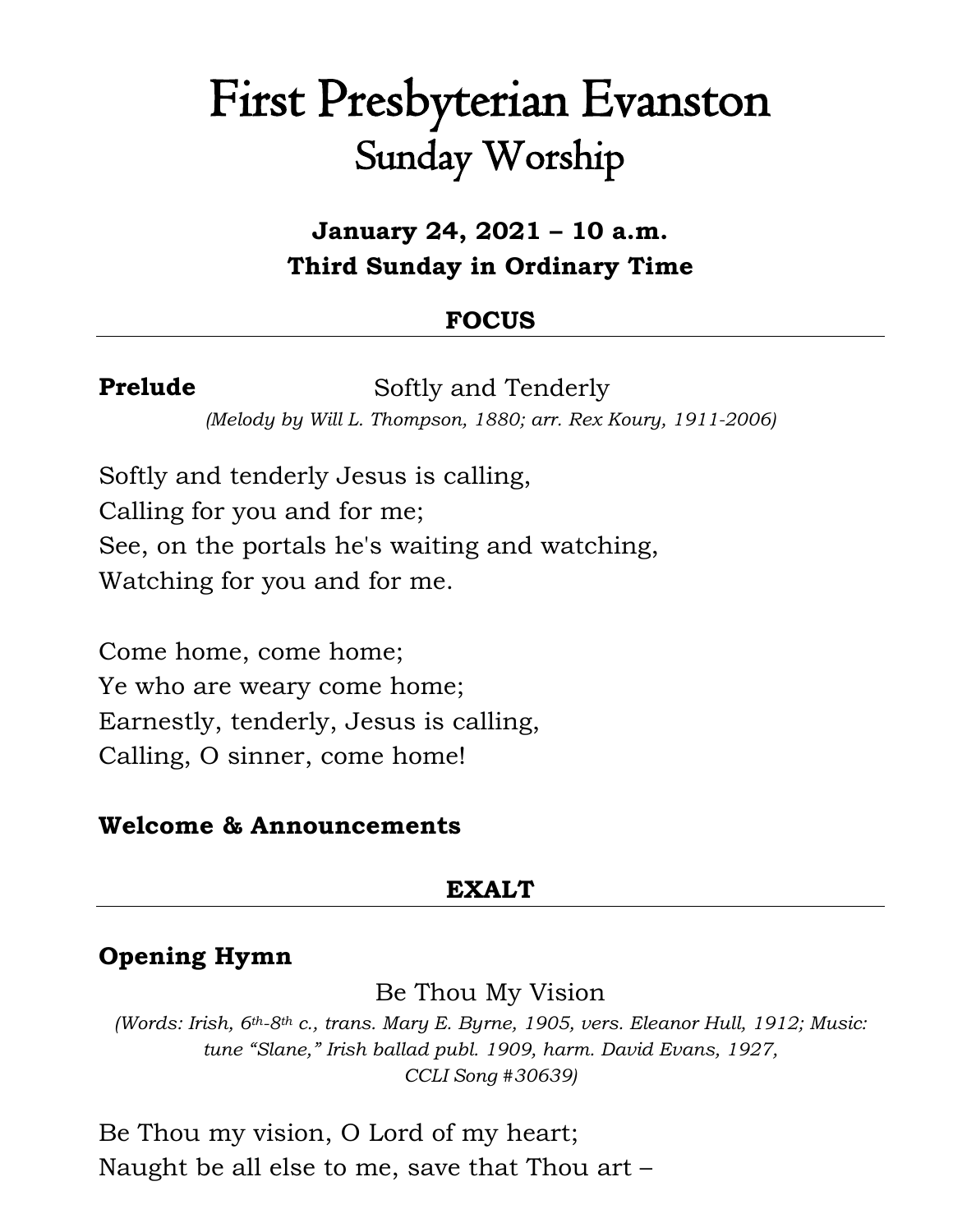Thou my best thought, by day or by night, Waking or sleeping, Thy presence my light.

Riches I heed not, nor vain, empty praise, Thou mine inheritance, now and always: Thou and Thou only, first in my heart, Great God of heaven, my treasure Thou art.

Be Thou my wisdom, and Thou my true word; I ever with Thee and Thou with me, Lord; Heart of my own heart, whatever befall, Still be my vision, O Ruler of all.

#### **Prayer of Confession**

**All: Lord, we hear you call us, and we confess that we duck under the table, hoping you didn't notice. We hear your still small voice, and we confess that we grab our devices, trying to look busy. We sense your paths of righteousness, and we confess that too often we just say, "no." We confess that we forget your call to be your hands and feet in the times and places you give to us. Lord, give us the grace to look to you, lay down our burdens at the cross, and respond, "Speak, Lord, for your servant is listening," even now, as we offer our silent prayer of confession.**

*(People offer their own private silent prayers to the Lord)*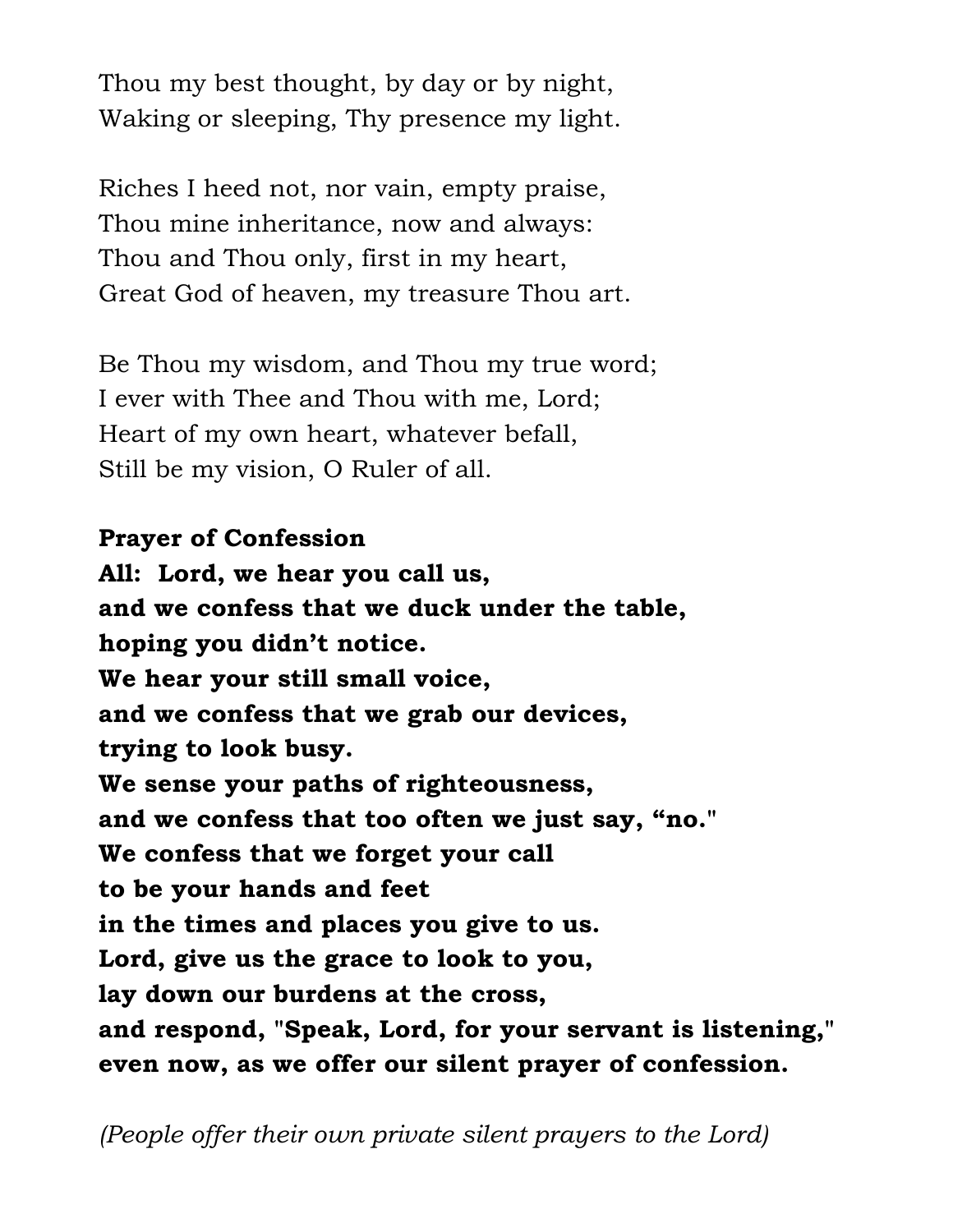**Assurance of Pardon We respond anew, "Speak, Lord, for your servant is listening." We rejoice again, "You have the Words of eternal life." We accept your words, "Your sins are forgiven." Alleluia! Amen.**

#### **ENCOUNTER**

## **Children's Moment**

## **Passing of the Peace of Christ**

#### **Scripture Mark 1:14-20**

14 Now after John was arrested, Jesus came to Galilee, proclaiming the good news of God, 15 and saying, "The time is fulfilled, and the kingdom of God has come near; repent, and believe in the good news."

16 As Jesus passed along the Sea of Galilee, he saw Simon and his brother Andrew casting a net into the sea—for they were fishermen. 17 And Jesus said to them, "Follow me and I will make you fish for people." 18 And immediately they left their nets and followed him. 19 As he went a little farther, he saw James son of Zebedee and his brother John, who were in their boat mending the nets. 20 Immediately he called them; and they left their father Zebedee in the boat with the hired men, and followed him.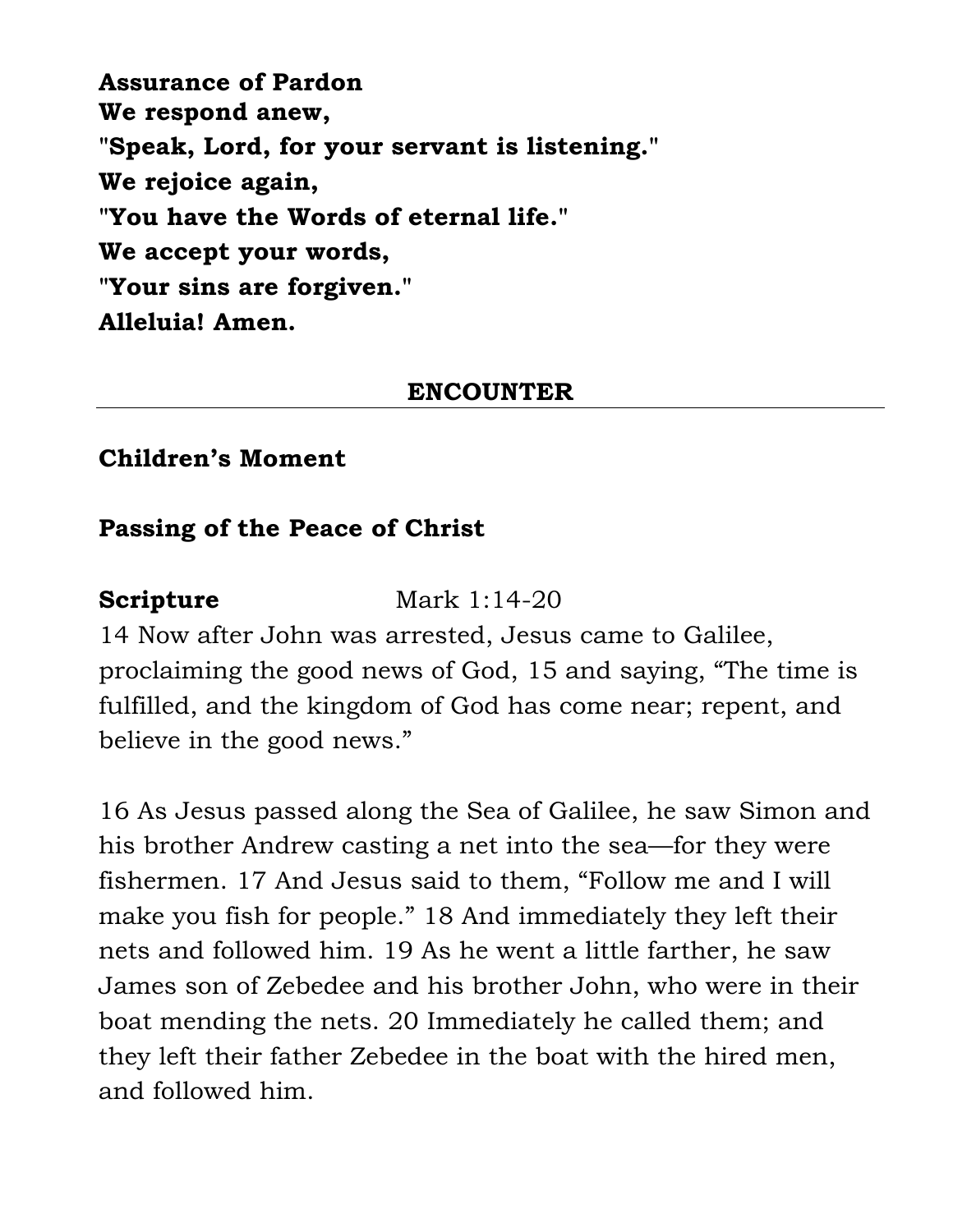#### **RESPOND**

### **Sharing of Tithes & Offerings**

### **Hymn of Response**

Today We All Are Called To Be

*(Words: H. Kenn Carmichael, 1985; Music: "English Country Songs," 1893, arr. & harm. Ralph Vaughan Williams, 1906; One License # 55612)*

Today we all are called to be Disciples of the Lord, To help to set the captive free, Make plowshare out of sword, To feed the hungry, quench their thirst, Make love and peace our fast, To serve the poor and homeless first, Our ease and comfort last.

May we in service to our God Act out the living Word, And walk the road the saints have trod Till all have seen and heard. As stewards of the earth may we Give thanks in one accord To God who calls us all to be Disciples of the Lord.

# **Prayers of the People**

**The Lord's Prayer** Our Father, who art in heaven,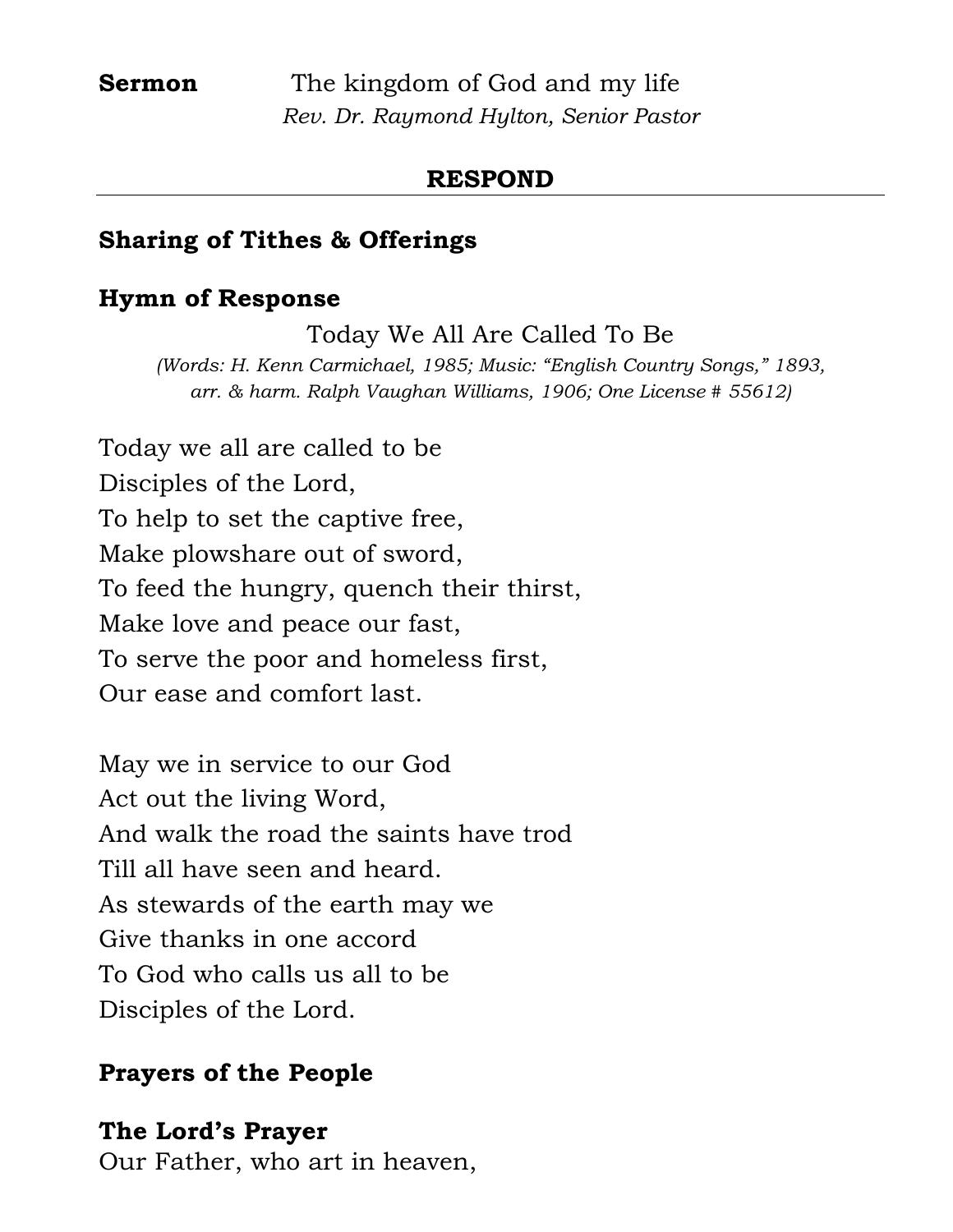Hallowed be thy name. thy kingdom come, thy will be done, on earth as it is in heaven. Give us this day our daily bread; and forgive us our debts, as we forgive our debtors; and lead us not into temptation, but deliver us from evil. For thine is the kingdom, and the power, and the glory, forever. Amen.

#### **Closing Song** This Kingdom

*(Words & Music: Geoff Bullock, 1995; CCLI Song # 1650898)*

Jesus God's righteousness revealed The Son of Man the Son of God His kingdom comes Jesus redemption's sacrifice Now glorified now justified His kingdom comes

And this kingdom will know no end And its glory shall know no bounds For the majesty and power Of this kingdom's King has come And this kingdom's reign And this kingdom's rule And this kingdom's power and authority Jesus God's righteousness revealed

Jesus the expression of God's love The grace of God the Word of God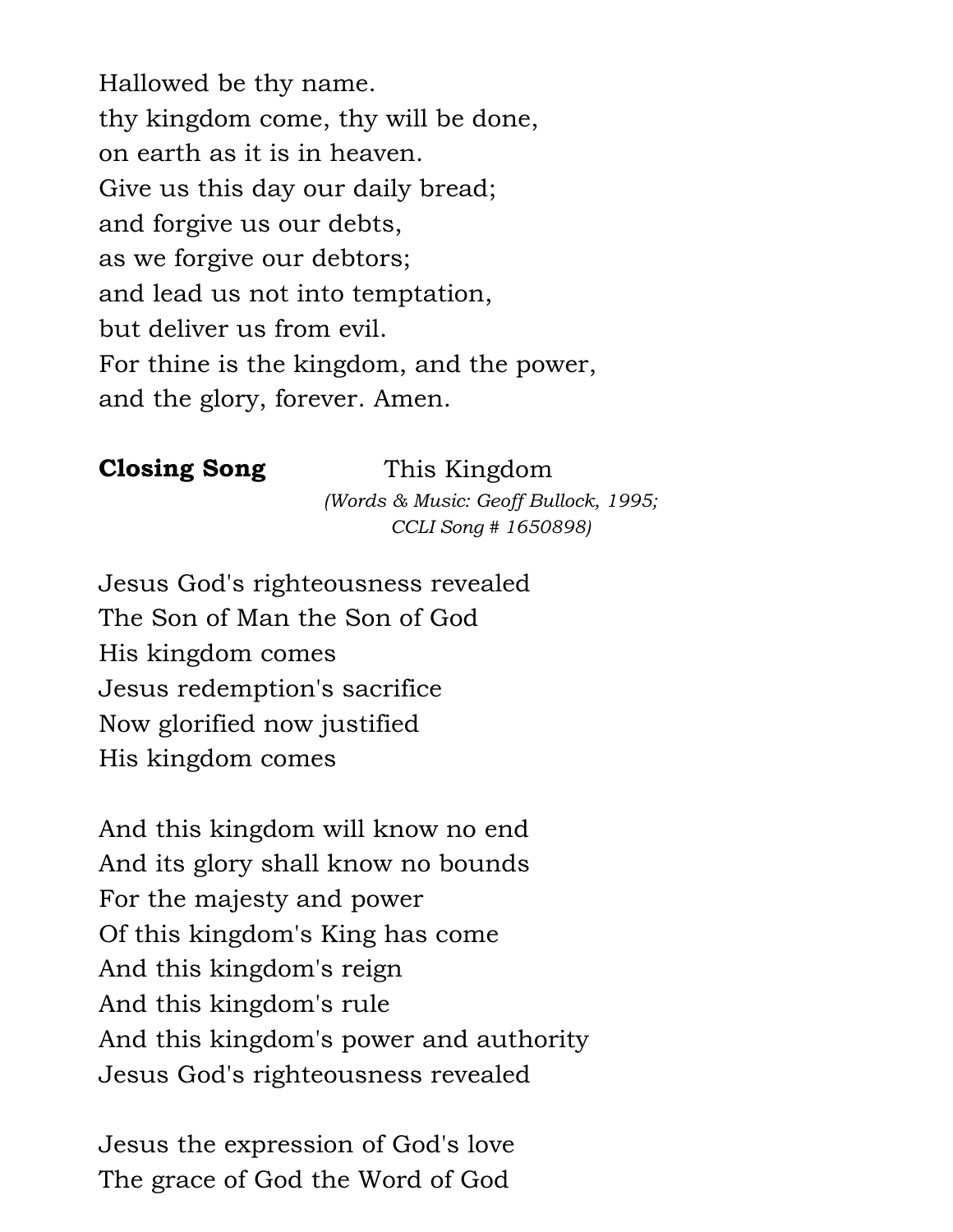Revealed to us Jesus God's holiness displayed Now glorified now justified His kingdom comes

And this kingdom shall know no end And its glory shall know no bounds For the majesty and power Of this kingdom's King has come And this kingdom's reign And this kingdom's rule And this kingdom's power and authority Jesus God's righteousness revealed

Jesus God's righteousness revealed Jesus God's righteousness revealed

# **Benediction**

**Postlude** O Worship the King *(Stephen Burtonwood, b. 1951)*